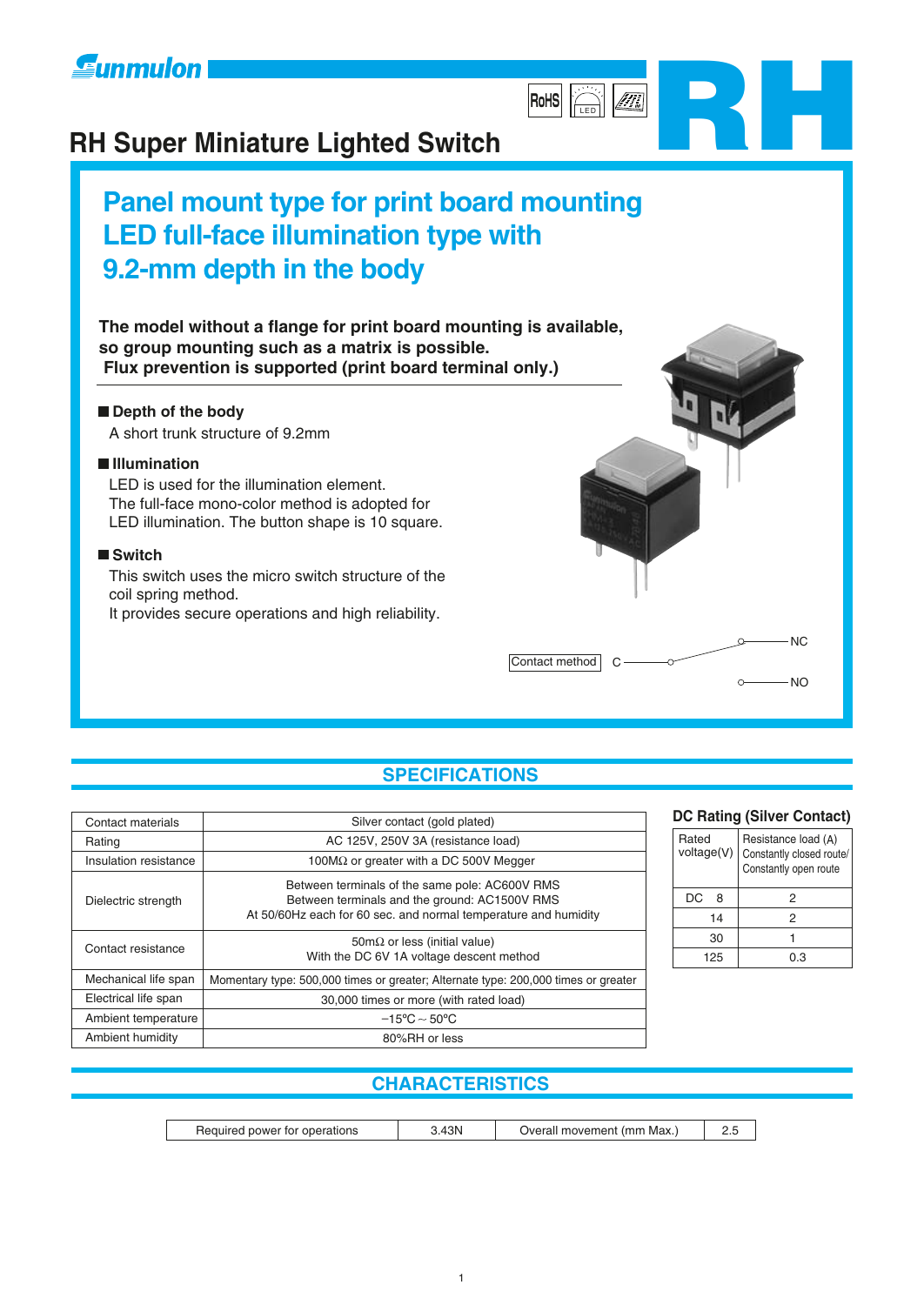# **RH**

# **Eunmulon**



#### **SHAOES AND DIMENSIONS**



### **INTERNAL CONNECTION**

#### **LED Illumination**

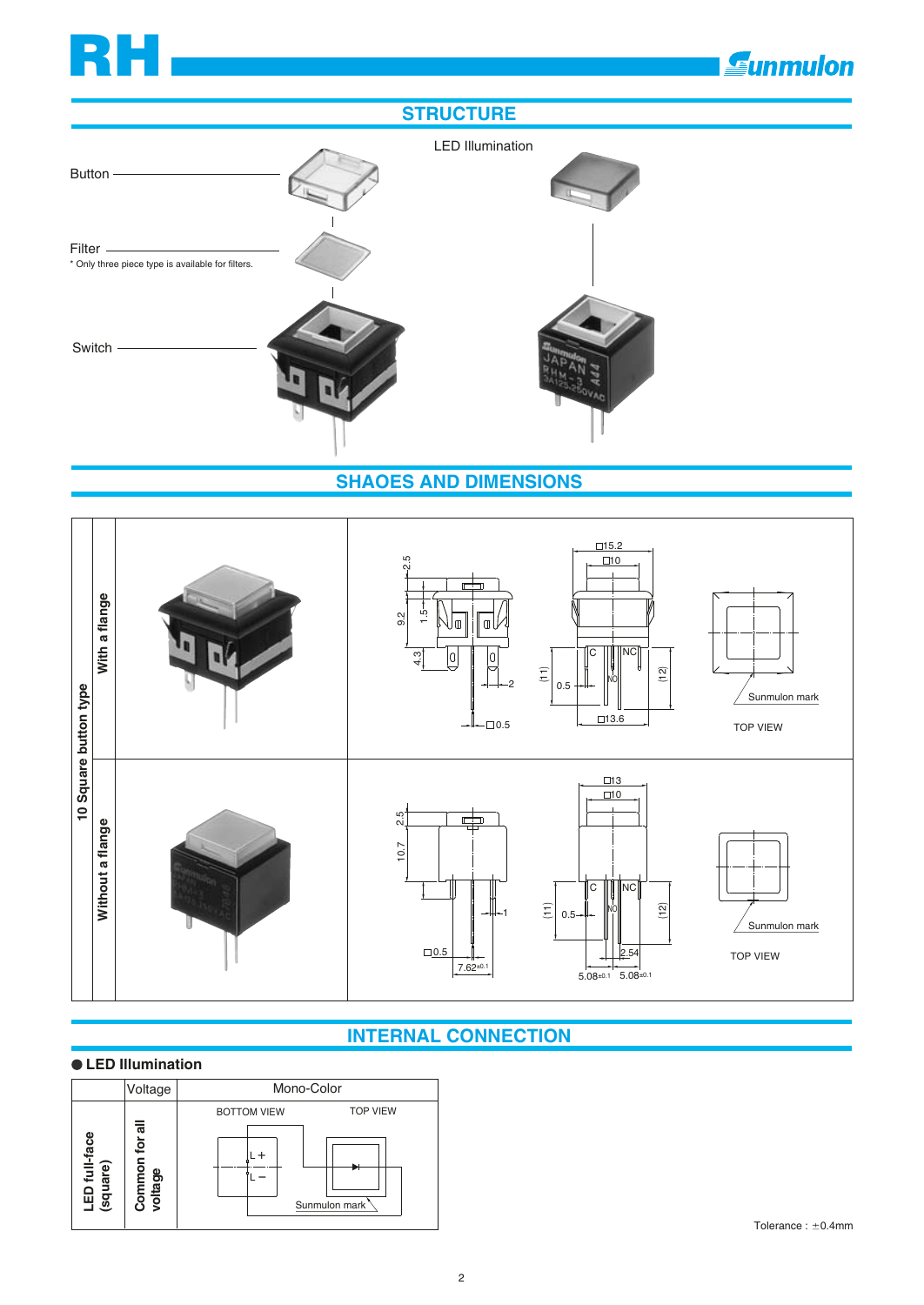# **E**unmulon

### **TERMlINAL LAYOUT/ LAYOUT DIMENSIONS**





**RH**

#### **TERMlINAL SHAPE / PRINT BOARD HOLE DIMENSIONS**





Soldering terminal Print board mount terminal

#### **Terminal Shape Print Board Hole Dimensions** (BOTTOM VIEW)





#### **LED RATING AND PROTECTION RESISTANCE**

#### **LED Rating**

| Item                                               | Red/Yellow | Green |
|----------------------------------------------------|------------|-------|
| Max. operation current IFM (mA)                    | 30         | 30    |
| DC reverse voltage VR (V)                          | 5          | 5     |
| Voltage in regular direction $V_F(V)$ ( $F = mA$ ) | 2.0        | 2.0   |
| Recommended operating current (mA)                 |            | 12    |

#### **LED Protectionresistance**

Internal LED protective resistor is not incorporated.

Refer to the following valued series connection.

| Voltage(V)    | Red/Yellow        | Green               |
|---------------|-------------------|---------------------|
| $5(\pm 5\%)$  | 510 $\Omega$ 1/4W | $270\Omega$ 1/4W    |
| $12(\pm 5\%)$ | $1600\Omega$ 1/4W | 910 $\Omega$ 1/4W   |
| $24(\pm 5\%)$ | $3600\Omega$ 1/2W | $1800\Omega$ $1/2W$ |

\*Please turn on the light under the following conditions when pulse lighting is used for LED (common for all colors.)

IFM=100mA with Pulse width Pw=100µS, Duty ratio DR=10-1



Please use the following formula when using at other voltages

 $R = \frac{Vcc - VF}{V}$ IF

Vcc Power supply voltage VF : Voltage in regular direction

IF : Recommended operating current

#### **MOUNT DESIGNS / PANEL CUT DIMENSIONS**



\*When exterior processing such as coating is performed for the panel, please be sure that dimensions after the exterior process are the same as the panel cut dimensions. If the panel cut dimensions are smaller, it will cause an operational problem.

n: Number of switches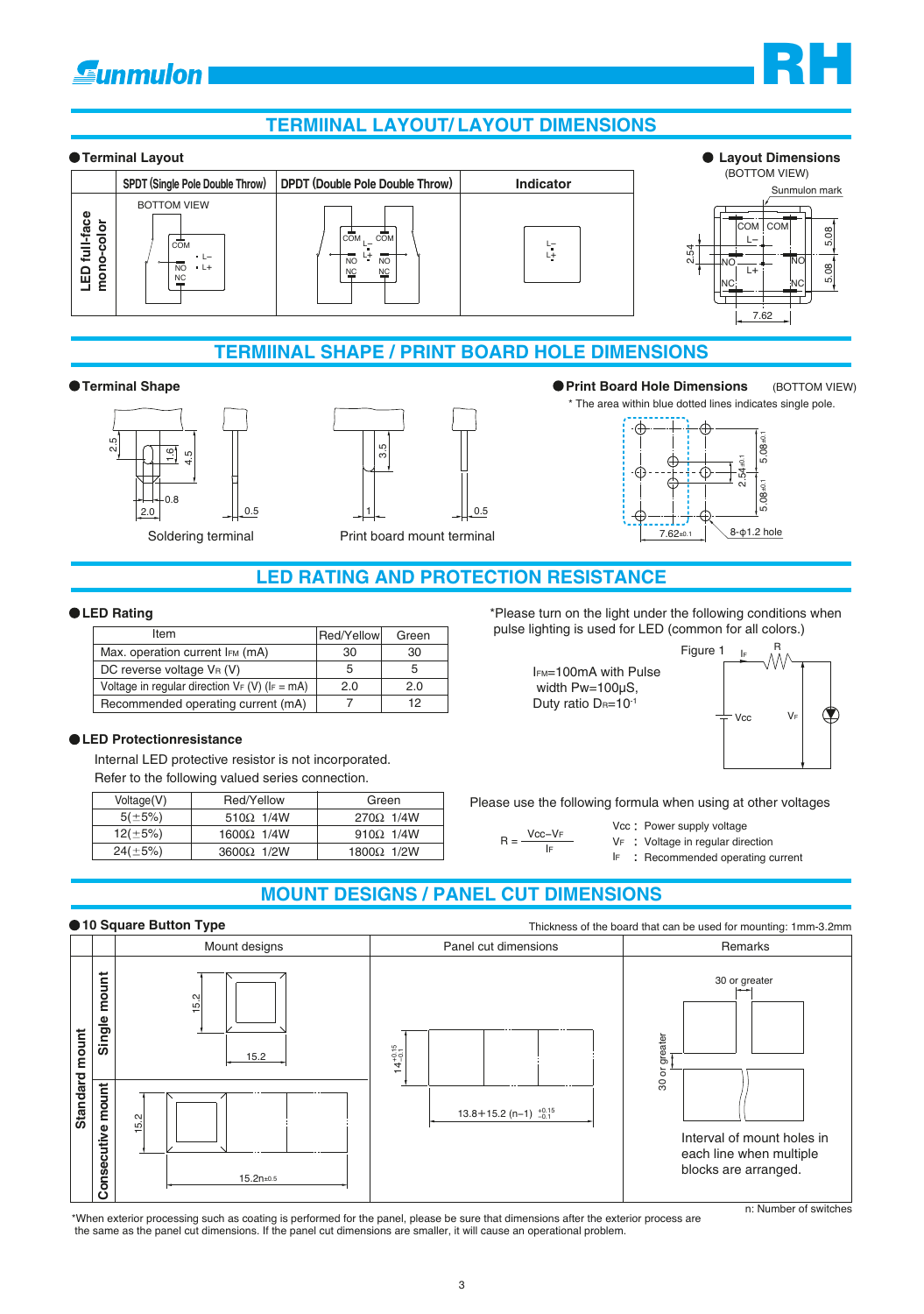## **Gunmulon**

### **ACCESSORIES**

#### **Button removal jig**

Enables easy removal and exchange of the button



Part No. SJ-0001

#### **FILTER DIMENSIONS**



#### **REPLACEMENT PARTS**

To order parts only, please advise the Part No.

#### **Buttons / Filters**

| Color                      | Part No.      |                   |
|----------------------------|---------------|-------------------|
|                            | <b>Button</b> |                   |
|                            | Red           | <b>RH-1651-LR</b> |
| Illumination<br>display    | Green         | <b>RH-1651-LG</b> |
|                            | Yellow        | <b>RH-1651-LY</b> |
| Illumination color display | Milk white    | <b>RH-1651-LM</b> |
| No                         | Black         | RH-1651-KK        |
| illumination               | Blue          | <b>RH-1651-BB</b> |

#### One-Piece Type Three-Piece Type

| Color                      |              | Part No.          |                   |  |
|----------------------------|--------------|-------------------|-------------------|--|
|                            |              | <b>Button</b>     | Filter            |  |
|                            | Red          |                   | <b>RH-1653-LR</b> |  |
| Illumination<br>display    | Green        |                   | RH-1653-LG        |  |
|                            | Yellow       |                   | <b>RH-1653-LY</b> |  |
| Illumination color display | Milk white   | <b>RH-1651-CC</b> | RH-1653-LM        |  |
| No                         | <b>Black</b> |                   | <b>RH-1653-KK</b> |  |
| illumination               | <b>Blue</b>  |                   | RH-1653-BB        |  |

#### **DIRECTIONS ( How to Use Properly )**



3. Mounting the Button

Fix the window or the concave inside the button in the convex of the operation button until it clicks.